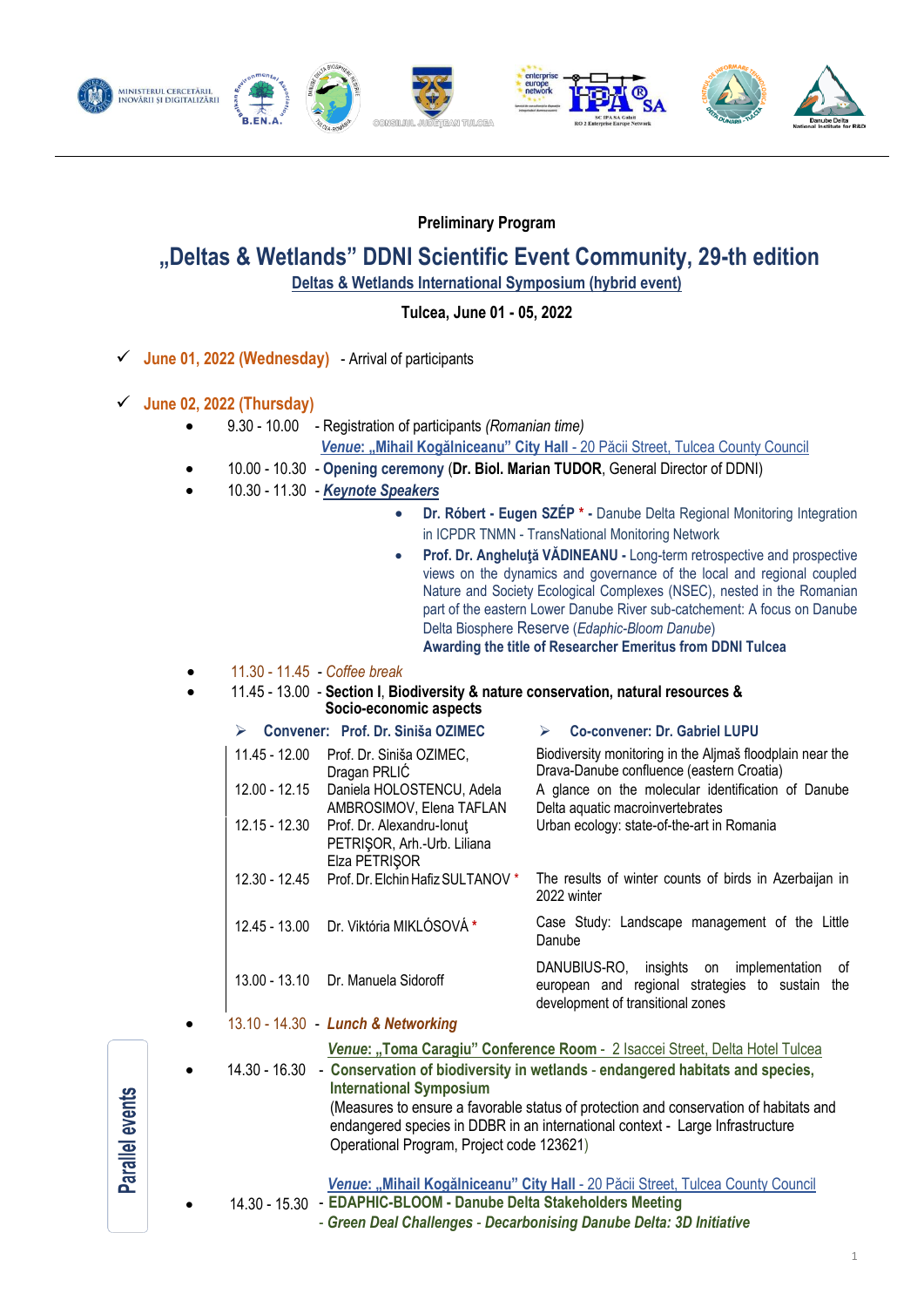









|       | <b>Convener: Prof. Dr. Florin</b><br><b>NEMTEANU</b>                                             |                      | <b>Co-convener: Dr. Eng. Valeriu VILAG</b>                                                                                                                               |  |
|-------|--------------------------------------------------------------------------------------------------|----------------------|--------------------------------------------------------------------------------------------------------------------------------------------------------------------------|--|
|       | Magdalena-Andreea<br>14.30 - 14.45                                                               | STRACHINESCU-OLTEANU | Mission Ocean of Horizon Europe - Work Programme<br>2022 and the Implementation Charter                                                                                  |  |
|       | Dr. Iuliana NICHERSU<br>14.45 - 15.00                                                            |                      | Innovations in Regional Decarbonisation - 3D Working<br>group strategy                                                                                                   |  |
|       | 15.00 - 15.15 Dr. Delia DIMITRIU, Dr. Emilia<br><b>PECHEVA</b>                                   |                      | Building a Framework towards Netzero Mobility in<br>Danube Delta                                                                                                         |  |
|       | 15.15 - 15.30 <b>Discussions</b>                                                                 |                      | Q & A                                                                                                                                                                    |  |
|       | 15.30 - 15.45 - Coffee break                                                                     |                      |                                                                                                                                                                          |  |
|       |                                                                                                  |                      | Venue: Avramide HOUSE, 32 Progresului Street, Tulcea                                                                                                                     |  |
|       |                                                                                                  |                      | 17.00 - 18.30 - Posters presentations & PICO - Innovative business approaches & Coffee:                                                                                  |  |
|       | Mihaela APOSTOL *                                                                                |                      | New technologies to manage environmental challenges                                                                                                                      |  |
|       | Juergen RAIZNER,<br>Roxana - Ștefania<br><b>BOBORUTĂ</b><br>Călin HUMA, Nicholas<br><b>SCOTT</b> |                      | Networking through Technology Transfer. Creating Synergies<br>for Multiplying Forces when it comes to connect academic and<br>business environment<br>Portsmouth Aqua UK |  |
|       | Ema Mihaela COSERU                                                                               |                      | Support services for SMS's offered by IPA SA Bucharest -<br>Galati Subsidiary / Enterprise Europe Network                                                                |  |
| 19.00 | - Festive dinner                                                                                 |                      |                                                                                                                                                                          |  |

# **June 03, 2022 (Friday)**

Parallel events

## **Venue: "Mihail Kogălniceanu" City Hall - 20 Păcii Street, Tulcea County Council**

|                 | 09.00 - 10.30 - Keynote Speaker                                                         |                                                                                                                                                                    |
|-----------------|-----------------------------------------------------------------------------------------|--------------------------------------------------------------------------------------------------------------------------------------------------------------------|
|                 |                                                                                         | <b>Bart FOKKENS:</b> The EU Biodiversity Strategy making river and                                                                                                 |
|                 |                                                                                         | wetland restoration mainstream (Edaphic-Bloom Danube)                                                                                                              |
|                 |                                                                                         | Dr. Valeria ABAZA: State of marine and coastal environment in                                                                                                      |
|                 | 2021                                                                                    |                                                                                                                                                                    |
|                 |                                                                                         | Dr. Radu MUSCALU: Exploitation of fish stock in artificial pools.<br>Business management and planning in aquaculture                                               |
|                 |                                                                                         | Venue: "Toma Caragiu" Conference Room - 2 Isaccei Street, Delta Hotel Tulcea                                                                                       |
| $10.30 - 15.00$ | <b>ANADROM Conference</b>                                                               |                                                                                                                                                                    |
|                 |                                                                                         | Venue: "Mihail Kogălniceanu" City Hall - 20 Păcii Street, Tulcea County Council                                                                                    |
|                 |                                                                                         | 10.30 - 11.00 - Section II, Environmental factors. Ecological restoration and Anthropic Impact                                                                     |
| ⋗               | <b>Convener: Dr. Radu MUSCALU</b>                                                       | Co-convener: Dr. Biol. Iuliana Mihaela TUDOR<br>⋗                                                                                                                  |
| $10.30 - 10.40$ | Dr. Ştefan RAILEANU                                                                     | Fires, ticks and epidemiological aspects in the spread of<br>diseases to wild and domestic animals on the territory of the<br>Danube Delta                         |
| $10.40 - 10.50$ | Dr. Enikő Anna TAMÁS,<br>Dr. Béla KALOCSA                                               | Changes in the hydrological regime of the middle Danube<br>reach and its implications on the lateral connectivity and the<br>reconstruction of floodplains         |
| $10.50 - 11.00$ | Dr. Octavian<br>PACIOGLU, *<br>Florin DUȚU, Ana B.<br>PAVEL, Laura TIRON<br><b>DUTU</b> | The influence of hydrology and sediment grain-size on the<br>spatial distribution of macroinvertebrate communities in two<br>submerged dunes from the Danube Delta |
|                 |                                                                                         | Venue: "Dobrogea" City Hall - 20 Păcii Street, Tulcea County Council                                                                                               |
|                 |                                                                                         | 09.30 - 13.00 - Parallel event: Organic, sustainable, regenerative agriculture practices in                                                                        |
|                 |                                                                                         | Danube Delta (EDAPHIC-BLOOM Danube)                                                                                                                                |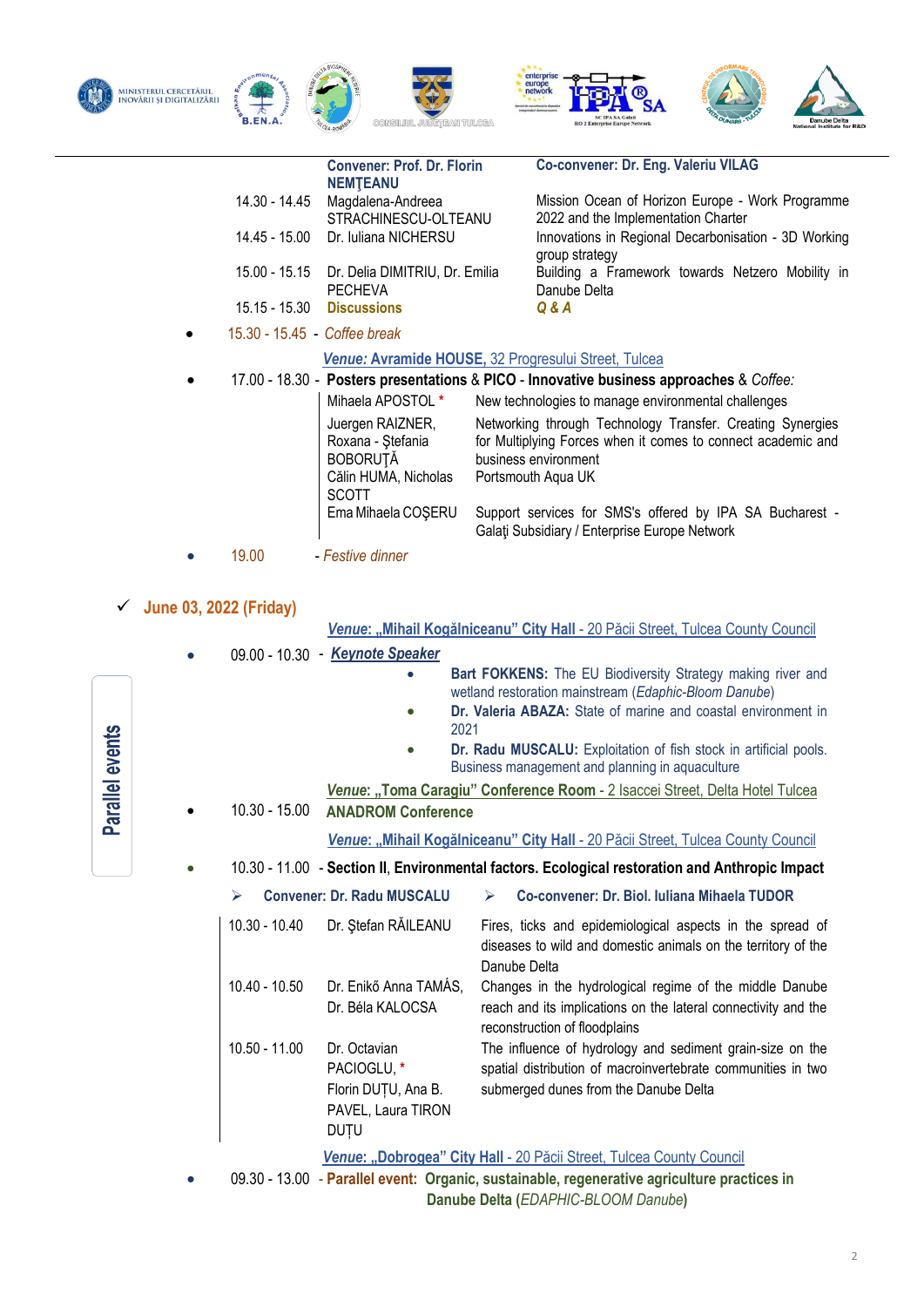









**Venue: "Mihail Kogălniceanu" City Hall - 20 Păcii Street, Tulcea County Council** 

- 11.00 11.10 *Coffee break*
- 11.10 11.40 *Keynote Speaker* 
	- **Prof. Dr. Costel NEGREI:** Evaluation of the Impact of the Royalty on the Fishery Resource (*EDAPHIC-BLOOM Danube*)
	- **Tunde KALLAI \* :** Climate-resilient low-cost measurement technologies and in-situ datasets for heterogeneous Earth systems
- 11.40 12.10 **Section III**,**:New Research approaches in EU climate change challenge. Neutral carbon 2050 Convener: Conf. Dr. Raluca Georgiana LĂDARU Co-convener: Dr. Marian MIERLĂ**

|                 | $\sim$ Convenct. Com. Dr. Natuca Occi giana LADANO                                     | <b>2 CU-CUITERTE DE MAILANT MILITER</b>                                                                                  |
|-----------------|----------------------------------------------------------------------------------------|--------------------------------------------------------------------------------------------------------------------------|
| 11.40 - 11.50   | Prof. Dr. Costin LIANU,<br>Prof. Dr. Irina Gabriela<br>RADULESCU, Drd.<br>Cosmin LIANU | Decarbonization business models and challenges at the level<br>of companies, farmers, business associations and clusters |
| $11.50 - 12.00$ | Drd. Oliver LIVANOV                                                                    | The organic carbon content from the Danube Delta soils.<br>Results from the 2021 field campaign                          |
| $12.00 - 12.10$ | Dr. Victoria MOCANU,<br>Dr. Sorina DUMITRU,<br>Dr. Cristian<br>PĂLTINEANU              | Assessing carbon sequestration and possible greenhouse gas<br>emission within the Danube Delta soils                     |

12.10 - 12.30 - *Keynote Speaker* 

 **Prof. Dr. Detlef GÜNTHER-DIRINGER:** ArcGIS Web Application of the Lower Danube / Danube-Delta (*EDAPHIC-BLOOM Danube*)

12.30 - 13.00 - **Sect IV**, **Geographical Information System and Application System Modeling**

### **Convener: Prof. Dr. Detlef GÜNTHER-DIRINGER Co-convener: Drd. Cristian TRIFANOV**

| 12.30 - 12.40 | Dipl.-Ing. (FH) Konrad<br><b>BERNER</b>                         | VR-application of planned dike-opening                                                      |
|---------------|-----------------------------------------------------------------|---------------------------------------------------------------------------------------------|
| 12.40 - 12.50 | Dr. Svetlana<br>SEGĂRCEANU,<br>Dr. Romulus<br><b>CHEVERESAN</b> | Acoustic detection of Danube Delta bird species in the<br>framework of SMARTSENSE project   |
| 12.50 - 13.00 | Adrian PASAT                                                    | PIMEO AI - a platform for environmental monitoring of the<br>aquatic sensitive environments |

13.00 - 14.30 - *Lunch & Networking*

**Venue: "Toma Caragiu" Conference Room - 2 Isaccei Street, Delta Hotel Tulcea** 14.30 - 15.30- **Conservation of biodiversity in wetlands - endangered habitats and species,** 

**International Symposium** (Measures to ensure a favorable status of protection and conservation of habitats and endangered species in DDBR in an international context - Large Infrastructure Operational Program, Project code 123621)

### **Venue: "Mihail Kogălniceanu" City Hall - 20 Păcii Street, Tulcea County Council**

- 14.30 16.00 **Invasive Alien Species Observatory Network - IASON International Conference**
- 16.00 16.10 *Coffee break*
	- 16.10 17.45 **EDAPHIC-BLOOM DANUBE, Danube Delta Stakeholders Meeting**
		- *Green Deal Challenges - Decarbonising Danube Delta: 3D Initiative*  **Convener: Dr. Delia DIMITRIU Co-convener: Dr. Iuliana NICHERSU**
		- 16.10 16.20 Prof. Dr. Margarida COELHO \* Challenges and opportunities for a smart and sustainable mobility in Port cities 16.20 - 16.30 16.30 - 16.40 Prof. Dr. Liana CIPCIGAN Teodor FROLU Decarbonising transport through electrification Soft mobility in Danube Delta - solution for sustainable

Parallel events

3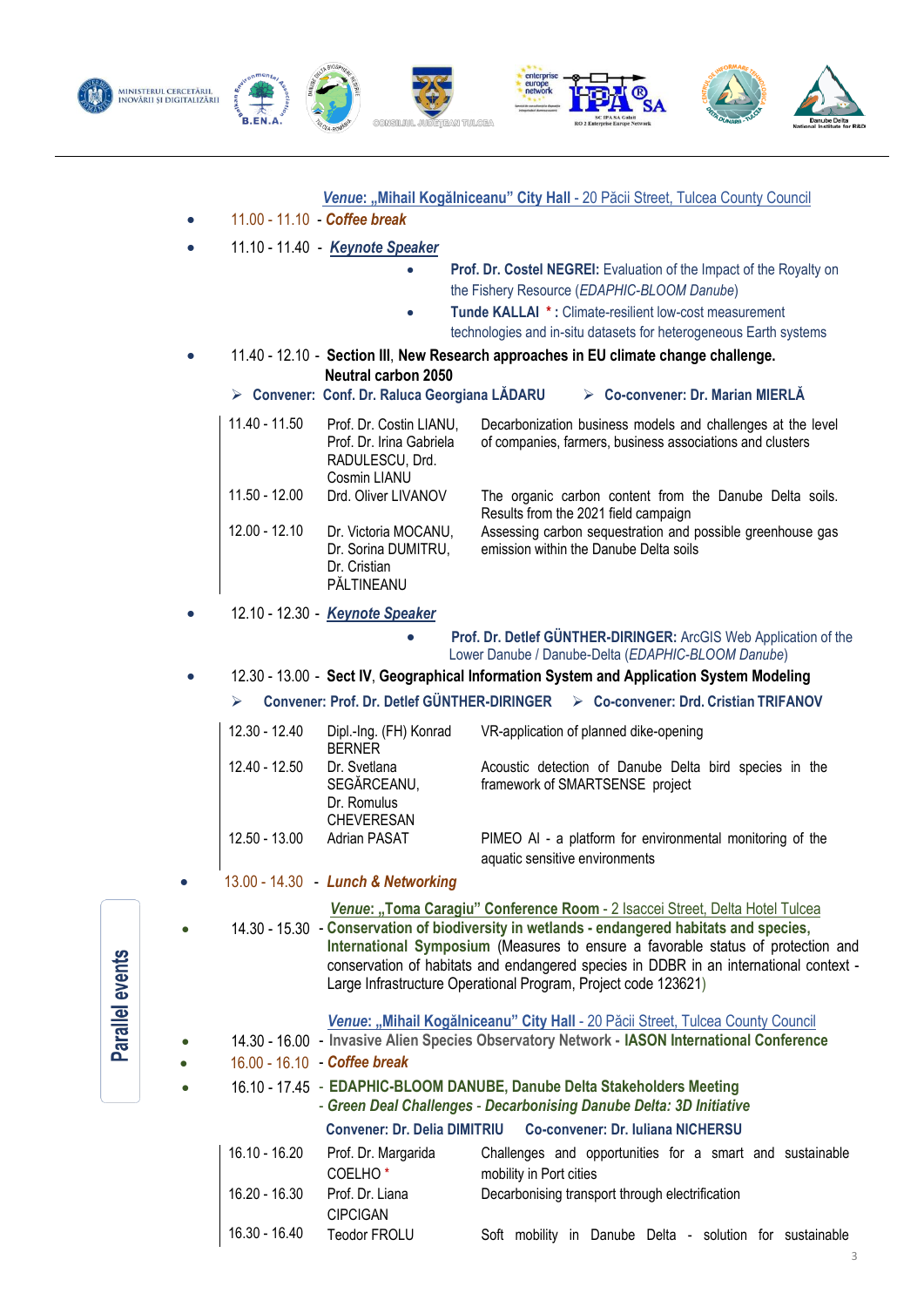









|           | 16.40 - 16.50<br>16.50 - 17.00<br>17.00 - 17.10 | Dr. Iulian NICHERSU<br>Dr. Eng. Valeriu VILAG<br>Ana BRĂILEANU                                                                                                                                                                                                                                                                                     | development<br>3D - Agriculture Pillar<br>3D Energy - Capturing existing knowledge for future initiatives<br>aimed at meeting local Danube Delta needs<br>Climate change mitigation: the role of circular economy in<br>Danube Delta to reduce carbon footprint in several sectors |
|-----------|-------------------------------------------------|----------------------------------------------------------------------------------------------------------------------------------------------------------------------------------------------------------------------------------------------------------------------------------------------------------------------------------------------------|------------------------------------------------------------------------------------------------------------------------------------------------------------------------------------------------------------------------------------------------------------------------------------|
|           | 17.10 - 17.20                                   | Dr. Raluca NICOLAE                                                                                                                                                                                                                                                                                                                                 | The impact of climate change on the biodiversity components in<br>the Danube Delta                                                                                                                                                                                                 |
|           | 17.20 - 17.30                                   | Valentin<br>MOLDOVEANU                                                                                                                                                                                                                                                                                                                             | 3D Cross - Cuting Priorities                                                                                                                                                                                                                                                       |
|           | 17.30 - 17.40                                   | Dr. Iuliana NICHERSU<br><b>Discussion</b>                                                                                                                                                                                                                                                                                                          | DTC Network for strategic exploitation & networking - key to<br>fostering a stronger Danube Innovation ecosystem<br>Q&A                                                                                                                                                            |
|           |                                                 | 17.45 - 18.15 - Roundtable of debates:<br>"Pharmaceuticals vs. water quality"<br>Dr. Adrian BURADA<br>Assoc. Prof. Dr. Viktória<br>CZUPPON CSIZMADIANÉ<br>Dr. Cristina DESPINA,<br>Daniela SECELEANU-<br>ODOR, Mihaela<br>TIGĂNUȘ, Drd. Orhan<br>IBRAM, Dr. Iuliana-<br>Mihaela TUDOR, Dr.<br>Marian TUDOR<br>18.15 - 18.30 - Conclusions & Awards | Traceability of pharmaceuticals<br>Local economic development activities as a part of<br>conservation<br>Pharmaceutical residues in Danube Delta Biosphere Reserve<br>- first results                                                                                              |
| $\bullet$ |                                                 |                                                                                                                                                                                                                                                                                                                                                    |                                                                                                                                                                                                                                                                                    |
|           | <b>June 04, 2022 (Saturday)</b>                 |                                                                                                                                                                                                                                                                                                                                                    |                                                                                                                                                                                                                                                                                    |

9.00 - 19.00 - Field application in the Danube Delta Biosphere Reserve (*EDAPHIC-BLOOM Danube*)

**June 05, 2022 (Sunday)** - Departure of participants

**\* - online participation**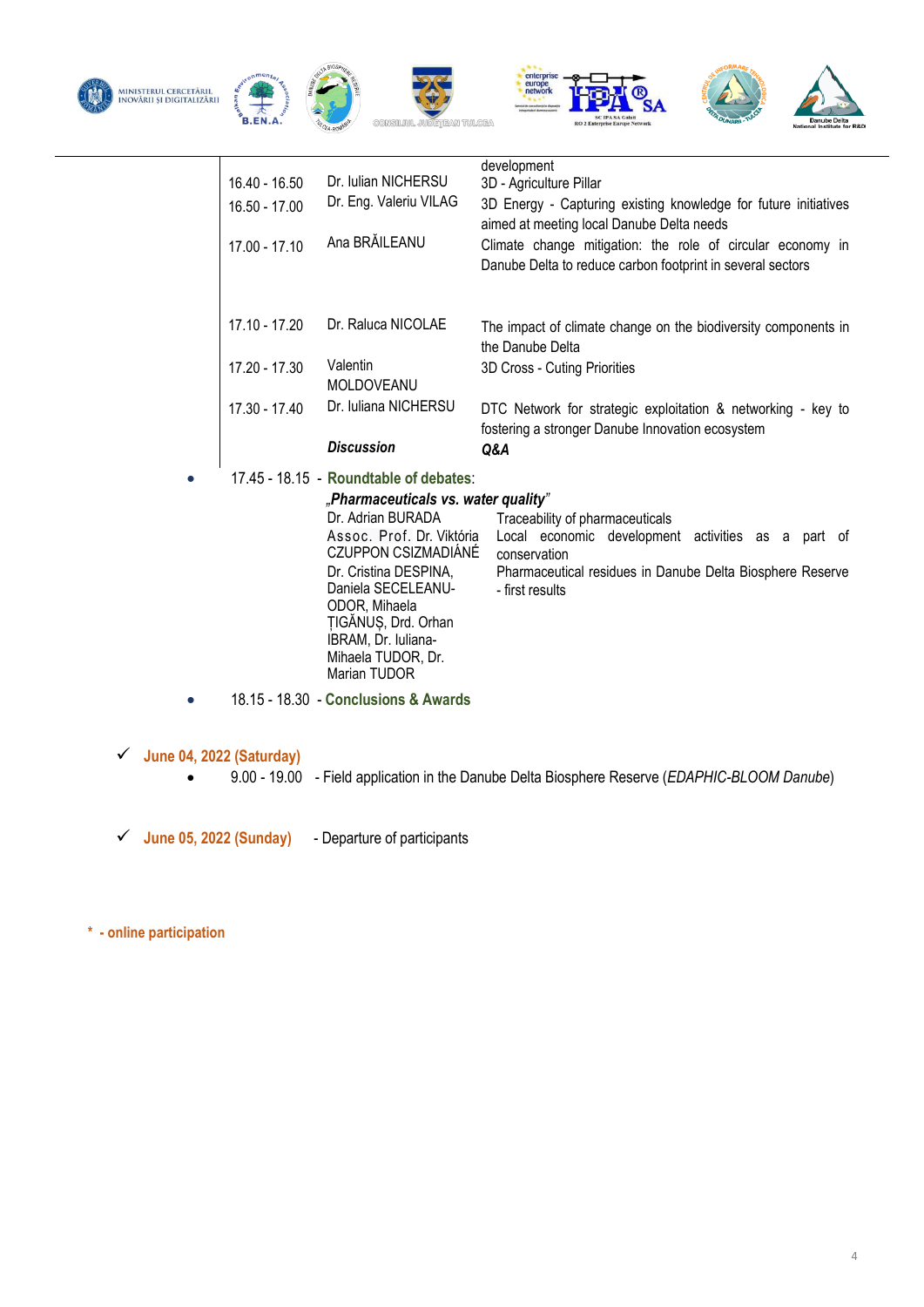





#### **POSTERS:**

#### **I. Biodiversity and nature conservation, natural resources & Socio-economic aspects**

- 
- 2 Dr. Aurel NĂSTASE, IANI Marian, Dr. HONȚ Stefan, Dr. PARASCHIV Marian, Dr. CERNISENCU Irina, COCIAS Stefan, Dr. NĂVODARU Ion
- 3 Dr. Lucian BOLBOACĂ, Dr. Alexandru-Cătălin DOROȘENCU, Dr. Mihai MARINOV, Marta PERAITA, Dr. Vasile ALEXE
- 4 Dr. Alexandru Cătălin DOROȘENCU, Dr. Lucian Eugen BOLBOACĂ, Dr. Mihai MARINOV, Dr. Vasile ALEXE, Marta PERAITA, Dr. Viorel CUZIC, Constantin ION, Laurențiu PETRENCU, Lucian FASOLĂ-<br>MĂTĂSARU, Vitalie AJDER, Vlad MĂTĂSARU, Vitalie AJDER, Vlad AMARGHIOALEI
- 5 Marta PERAITA, Dr. Alexandru Cătălin DOROȘENCU, Dr. Lucian Eugen BOLBOACĂ, Dr. Mihai MARINOV, Dr. Vasile ALEXE, Dr. Viorel CUZIC, Iuliana POȘTARU, Ana Mirela SCIOTNIC<br>Dr. Gabriel
- 6 Dr. Gabriel CHISAMERA, Dr. Mihai MARINOV, Dr. Viorel POCORA, Dr. Vasile ALEXE, Dr. Lucian-Eugen BOLBOACĂ, Dr. Alexandru - Cătălin DOROȘENCU
- 7 Dr. Ioana COBZARU, Dr. Viorel Dumitru GAVRIL, Dr. Andreea CIOBOTĂ, Dr. Mihaela CIOBOTĂ, Dr. Cătălin Răzvan Stanciu, Dr. Gabriel Bogdan CHISAMERA
- 
- 
- 10 Dr. Gabriel LUPU, Dr. Mihai DOROFTEI, Drd. Silviu COVALIOV, Dr. Aurel NĂSTASE, Dr. Irina CERNIȘENCU, Dr. Alexandru DOROȘENCU, Dr. Lucian BOLBOACĂ, Dr. Mihai MARINOV, Dr. Vasile ALEXE, Eugenia MARIN, Dragoș BALAICAN, Drd. Liliana ENE, Diana BOTA, Dr. Ion NĂVODARU

1 Dr. Eng. Viorel CUZIC Contributions to the knowledge the avifauna of Oltina lake, Bugeac lake and Dunăreni lake nature reserves, Constanta county

Preliminary data regarding fish fauna from freshwater of Danube Delta Biosphere Reserve

Habitat selectivity of breeding Red-footed Falcon (*Falco vespertinus)* in DDBR

Breeding population estimates of Common Goldeneye (*B. c. clangula*) (Palmer 1976, Bellrose 1980) in Danube Delta Biosphere Reserve

Brief analysis of the bird species recorded in the Danube Delta Biosphere Reserve and their phylogenetic relationships

New data on the distribution of Pine Marten - *Martes martes* and Beech Marten – *Martes foina* populations from Danube Delta Biosphere Reserve

Danube Delta Biosphere Reserve - an important stopover for tern migrations (Aves: Laridae). Insight from ringing-recovery database of the Romanian Ornithological Center

8 Prof. Dr. Constantin CIUBUC General presentation of the volume Carabidae from Romania 9 Drd. Silviu COVALIOV Natural vegetal resources of the Danube Delta territory - present status and trends

> Status of biodiversity, habitats, sustainable exploitation of natural resources and socio-economic implications in Danube Delta Biosphere Reserve in 2020

#### **II. Environmental factors, Ecological Restoration & Anthropic Impact**

| $\mathbf{1}$ | Dr. Andra-Cosmina ALBULESCU            | Mapping over 80 years of wetland sensitivity to human intervention. The<br>spatial dynamics of the lakes and wetlands of the Jijia-lasi Wetlands<br>Ramsar Site in 1935-2018 |
|--------------|----------------------------------------|------------------------------------------------------------------------------------------------------------------------------------------------------------------------------|
| 2            | Dr. Corneliu Mihăiță POHONȚU           | Chronic and acute exposure to landfill leachate on zebrafish model used as<br>bioindicator in polluted aquatic ecosystems                                                    |
| 3            | lasemin SULIMAN                        | Zooplankton and Water quality of Carasuhat and Zaghen Wetlands,<br>Danube Delta Biosphere Reserve                                                                            |
| 4            | Dr. Teodora Ramona PINTILIEASA         | Actual state of fish communities in the lower basin of Bistrita river (2021),<br>Romania                                                                                     |
| 5            | Daniela SECELEANU-ODOR                 | The seasonal distributions of N fractions in the main lakes of the Danube<br>Delta Biosphere Reserve between 2019-2021                                                       |
| 6            | Drd. Elena Daniela PANTEA, Dr. Daniela | Effect of the environmental conditions on biochemical composition and                                                                                                        |